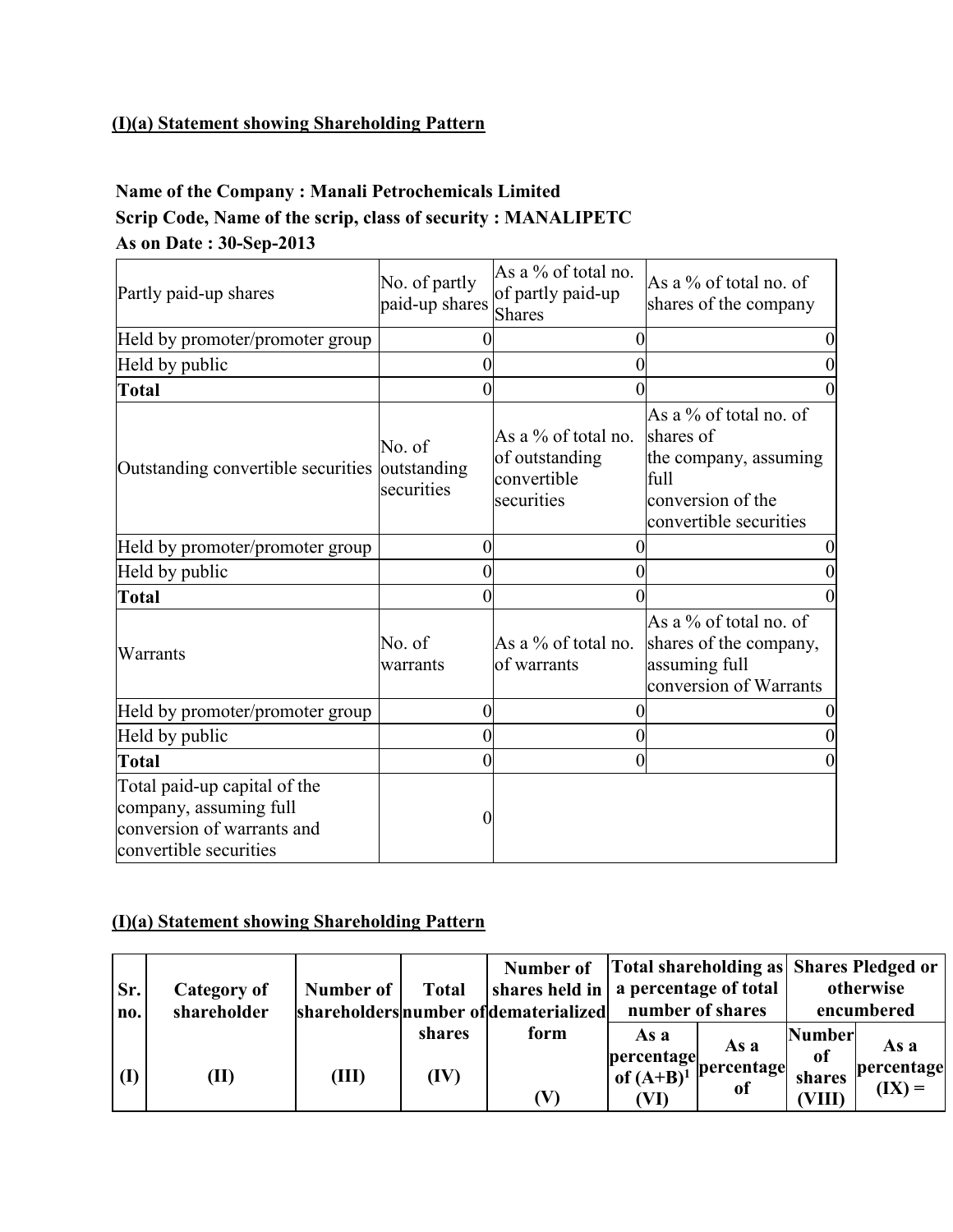|                  |                                                                                                        |                  |                  |                  |                  | $(A+B+C)$<br>(VII) |                  | $(VIII)$ /<br>$(IV) * 100$ |
|------------------|--------------------------------------------------------------------------------------------------------|------------------|------------------|------------------|------------------|--------------------|------------------|----------------------------|
| (A)              | <b>Promoter and</b><br>Promoter Group <sup>2</sup>                                                     |                  |                  |                  |                  |                    |                  |                            |
| (1)              | Indian                                                                                                 |                  |                  |                  |                  |                    |                  |                            |
| (a)              | Individuals/Hindu<br><b>Undivided Family</b>                                                           | $\overline{0}$   | $\overline{0}$   | $\boldsymbol{0}$ | $\boldsymbol{0}$ | $\mathbf{0}$       | $\overline{0}$   | $\boldsymbol{0}$           |
| (b)              | Central<br>Government/State<br>Government(s)                                                           | $\overline{0}$   | $\boldsymbol{0}$ | $\boldsymbol{0}$ | $\boldsymbol{0}$ | $\boldsymbol{0}$   | $\boldsymbol{0}$ | $\boldsymbol{0}$           |
| (c)              | <b>Bodies Corporate</b>                                                                                | $\overline{2}$   | 65856053         | 65856053         | 38.29            | 38.29              | $\boldsymbol{0}$ | $\boldsymbol{0}$           |
| (d)              | Financial<br><b>Institutions/Banks</b>                                                                 | $\mathbf{1}$     | 11212500         | 11212500         | 6.52             | 6.52               | $\overline{0}$   | $\boldsymbol{0}$           |
| (e)              | Any Other (Total)                                                                                      |                  | 12250            | 12250            | 0.01             | 0.01               | $\overline{0}$   | 0.00                       |
| (e1)             | Directors and their<br>Relatives                                                                       | 1                | 12250            | 12250            | 0.01             | 0.01               | $\boldsymbol{0}$ | $\boldsymbol{0}$           |
|                  | Sub-Total $(A)(1)$                                                                                     | 4                | 77080803         | 77080803         | 44.81            | 44.81              | $\boldsymbol{0}$ | 0.00                       |
|                  |                                                                                                        |                  |                  |                  |                  |                    |                  |                            |
| (2)              | Foreign                                                                                                |                  |                  |                  |                  |                    |                  |                            |
| (a)              | Individuals (Non-<br>Resident<br>Individuals/Foreign<br>Individuals)                                   | 0                | 0                | $\boldsymbol{0}$ | $\boldsymbol{0}$ | $\boldsymbol{0}$   | $\boldsymbol{0}$ | $\boldsymbol{0}$           |
| (b)              | <b>Bodies Corporate</b>                                                                                | $\overline{0}$   | $\boldsymbol{0}$ | $\mathbf{0}$     | $\mathbf{0}$     | $\mathbf{0}$       | $\overline{0}$   | $\boldsymbol{0}$           |
| $\overline{c}$   | Institutions                                                                                           | $\overline{0}$   | $\overline{0}$   | $\overline{0}$   | $\overline{0}$   | $\mathbf{0}$       | $\overline{0}$   | $\boldsymbol{0}$           |
| (d)              | Qualified Foreign<br>Investor                                                                          | $\boldsymbol{0}$ | 0                | $\boldsymbol{0}$ | $\theta$         | $\theta$           | $\boldsymbol{0}$ | $\boldsymbol{0}$           |
| (e)              | Any Other (Total)                                                                                      | $\boldsymbol{0}$ | $\pmb{0}$        | $\boldsymbol{0}$ | 0.00             | 0.00               | $\overline{0}$   | 0.00                       |
|                  | Sub-Total $(A)(2)$                                                                                     | $\pmb{0}$        | $\overline{0}$   | $\boldsymbol{0}$ | 0.00             | 0.00               | $\overline{0}$   | 0.00                       |
|                  | Total<br><b>Shareholding of</b><br><b>Promoter and</b><br><b>Promoter Group</b><br>$(A)=(A)(1)+(A)(2)$ | 4                | 77080803         | 77080803         | 44.81            | 44.81              | $\overline{0}$   | 0.00                       |
| <b>(B)</b>       | <b>Public</b><br>shareholding <sup>3</sup>                                                             |                  |                  |                  |                  |                    |                  |                            |
| $\left(1\right)$ | <b>Institutions</b>                                                                                    |                  |                  |                  |                  |                    |                  |                            |
| (a)<br>(b)       | Mutual Funds/UTI<br>Financial<br><b>Institutions/Banks</b>                                             | 13<br>15         | 185100<br>26325  | 17850<br>5025    | 0.11<br>0.02     | 0.11<br>0.02       | N.A.<br>N.A.     | N.A.<br>N.A.               |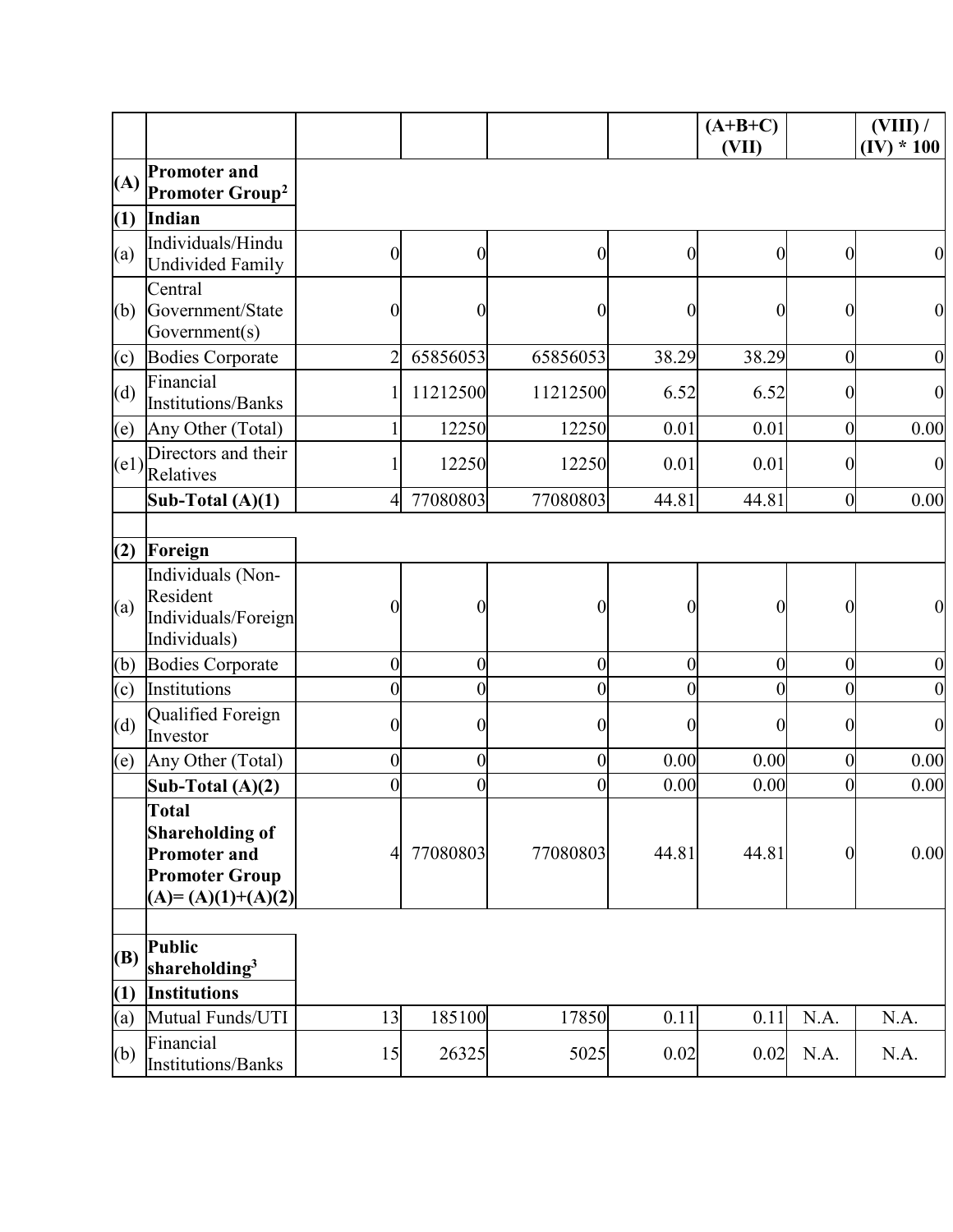| (c) | Central<br>Government/State<br>Government(s)                                                                             | $\boldsymbol{0}$ | $\overline{0}$ | $\boldsymbol{0}$ | $\boldsymbol{0}$ | $\boldsymbol{0}$ | N.A. | N.A. |
|-----|--------------------------------------------------------------------------------------------------------------------------|------------------|----------------|------------------|------------------|------------------|------|------|
| (d) | Venture Capital<br>Funds                                                                                                 | $\boldsymbol{0}$ | $\overline{0}$ | $\boldsymbol{0}$ | $\boldsymbol{0}$ | $\overline{0}$   | N.A. | N.A. |
| (e) | Insurance<br>Companies                                                                                                   | $\overline{0}$   | $\overline{0}$ | $\mathbf{0}$     | $\overline{0}$   | $\overline{0}$   | N.A. | N.A. |
| (f) | Foreign<br>Institutional<br>Investors                                                                                    | 1                | 2260000        | 2260000          | 1.31             | 1.31             | N.A. | N.A. |
| (g) | Foreign Venture<br>Capital Investors                                                                                     | $\overline{0}$   | $\overline{0}$ | $\overline{0}$   | $\boldsymbol{0}$ | $\overline{0}$   | N.A. | N.A. |
| (h) | Qualified Foreign<br>Investor                                                                                            | $\overline{0}$   | $\theta$       | 0                | $\boldsymbol{0}$ | $\boldsymbol{0}$ | N.A. | N.A. |
| (i) | Any Other (Total)                                                                                                        | $\boldsymbol{0}$ | $\overline{0}$ | $\overline{0}$   | 0.00             | 0.00             | N.A. | N.A. |
|     | Sub-Total $(B)(1)$                                                                                                       | 29               | 2471425        | 2282875          | 1.44             | 1.44             | N.A. | N.A. |
|     |                                                                                                                          |                  |                |                  |                  |                  |      |      |
| (2) | Non-institutions                                                                                                         |                  |                |                  |                  |                  |      |      |
| (a) | <b>Bodies Corporate</b>                                                                                                  | 1037             | 10338115       | 10102315         | 6.01             | 6.01             | N.A. | N.A. |
| (b) | Individuals - i.<br>Individual<br>Shareholders<br><b>Holding Nominal</b><br>Share Capital Up<br>To >Rs. 1 Lakh.          | 130957           | 59627171       | 45788815         | 34.67            | 34.67            | N.A. | N.A. |
|     | Individuals - ii.<br>Individual<br>Shareholders<br><b>Holding Nominal</b><br>Share Capital In<br>Excess Of Rs. 1<br>Lakh | 256              | 16331186       | 16256276         | 9.49             | 9.49             | N.A. | N.A. |
| (c) | Qualified Foreign<br>Investor                                                                                            | 0                | $\overline{0}$ | $\boldsymbol{0}$ | $\boldsymbol{0}$ | $\boldsymbol{0}$ | N.A. | N.A. |
| (d) | Any Other (Total)                                                                                                        | 5560             | 6150529        | 5001965          | 3.58             | 3.58             | N.A. | N.A. |
|     | $(d1)$ Clearing Members                                                                                                  | 36               | 67998          | 67998            | 0.04             | 0.04             | N.A. | N.A. |
|     | Hindu Undivided<br>$\left \frac{d2}{Families}\right $                                                                    | 1340             | 2874799        | 2874635          | 1.67             | 1.67             | N.A. | N.A. |
|     | Non Resident<br>$(d3)$ $\left  \overline{\text{Indians}} \right $                                                        | 4178             | 3120032        | 1971632          | 1.81             | 1.81             | N.A. | N.A. |
|     | Overseas<br>$\left \text{(d4)}\right  \text{Corporate Bodies}$                                                           | 1                | 85050          | 85050            | 0.05             | 0.05             | N.A. | N.A. |
|     | $(d5)$ Trusts                                                                                                            | 5                | 2650           | 2650             | 0.00             | 0.00             | N.A. | N.A. |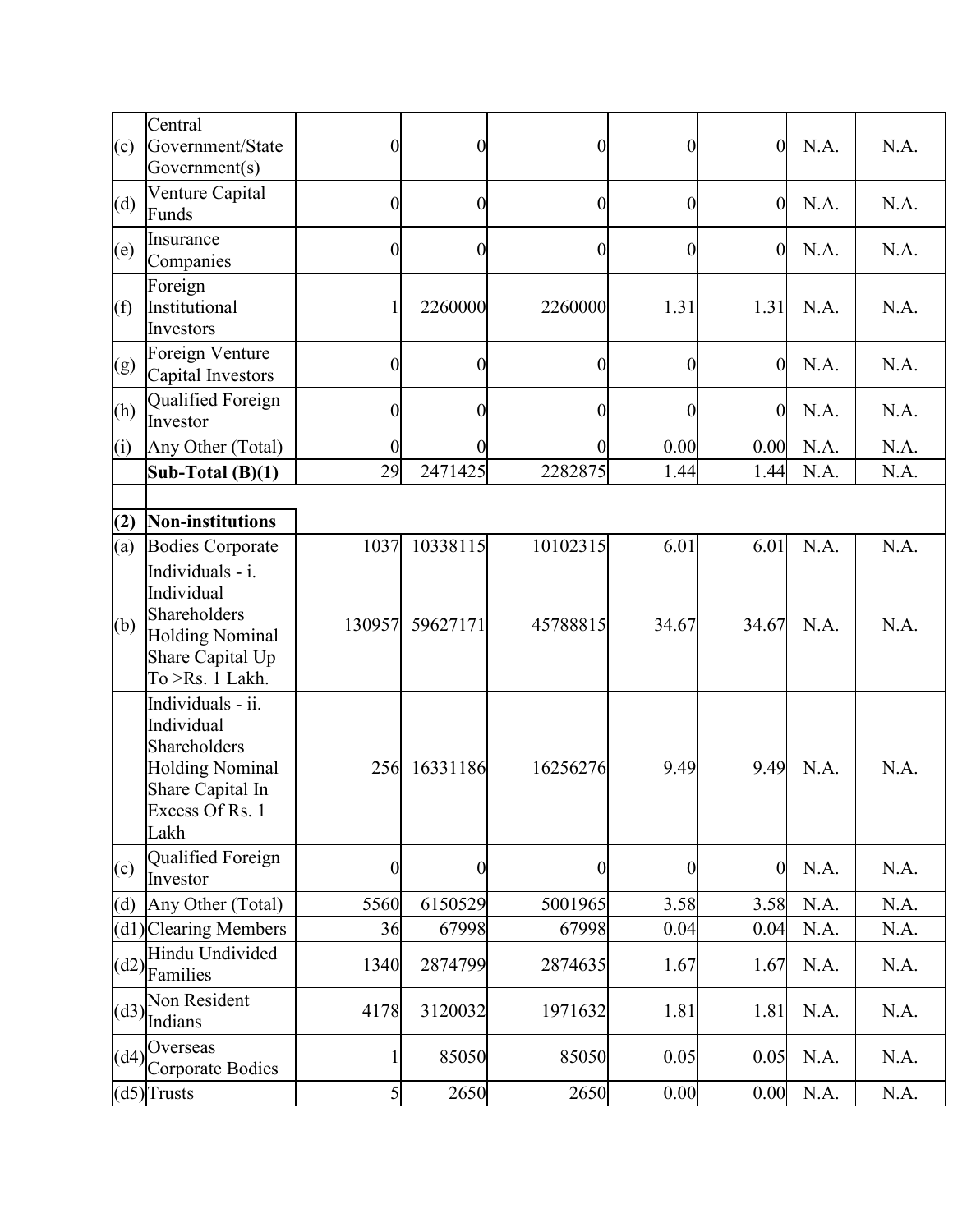|                | Sub-Total $(B)(2)$                                                                              | 137810         | 92447001         | 77149371       | 53.75  | 53.75          | N.A.             | N.A. |
|----------------|-------------------------------------------------------------------------------------------------|----------------|------------------|----------------|--------|----------------|------------------|------|
|                | <b>Total Public</b><br>Shareholding $(B)=$<br>$(B)(1)+(B)(2)$                                   | 137839         | 94918426         | 79432246       | 55.19  | 55.19          | N.A.             | N.A. |
|                | $\overline{\text{TOTAL (A)+}(B)}$                                                               |                | 137843 171999229 | 156513049      | 100.00 | 100.00         | $\boldsymbol{0}$ | 0.00 |
|                |                                                                                                 |                |                  |                |        |                |                  |      |
| (C)            | Shares held by<br>Custodians and<br>against which<br>Depository<br>Receipts have been<br>issued | 0              | $\theta$         | $\theta$       | N.A.   | 0.00           | N.A.             | N.A. |
| C <sub>1</sub> | Promoter and<br><b>Promoter Group</b>                                                           | 0              | $\theta$         | $\overline{0}$ | N.A.   | $\overline{0}$ | N.A.             | N.A. |
| C2             | Public                                                                                          | $\overline{0}$ |                  | $\overline{0}$ | N.A.   | $\overline{0}$ | N.A.             | N.A. |
|                | <b>GRAND TOTAL</b><br>$(A)+(B)+(C)$                                                             |                | 137843 171999229 | 156513049      | N.A.   | 100.00         | $\boldsymbol{0}$ | 0.00 |

**<sup>1</sup>For determining public shareholding for the purpose of Clause 40A.**

**<sup>2</sup>For definitions of "Promoter" and "Promoter Group", refer to Clause 40A.**

**<sup>3</sup>For definitions of "Public Shareholding", refer to Clause 40A.**

#### **(I)(b) Statement showing Shareholding of persons belonging to the category "Promoter and Promoter Group"**

|                            |                                                             |       | <b>Total Shares</b><br>held |                                                             |                      | Shares pledged or<br>otherwise encumbered             |                                                                                      | <b>Details of</b><br>warrants                              |                                                                      | <b>Details of con</b><br>securiti                                                  |                                          |
|----------------------------|-------------------------------------------------------------|-------|-----------------------------|-------------------------------------------------------------|----------------------|-------------------------------------------------------|--------------------------------------------------------------------------------------|------------------------------------------------------------|----------------------------------------------------------------------|------------------------------------------------------------------------------------|------------------------------------------|
| Sr.<br>No.<br>$\mathbf{I}$ | Name of the   PAN of the<br>shareholder Shareholder<br>(II) | (III) | <b>Number</b><br>(IV)       | as a<br>$%$ of<br>grand<br>$(A) +$<br>$(B) +$<br>(C)<br>(V) | total Number<br>(VI) | as a<br>percentage<br>$(VII) =$<br>(VI)<br>$(IV)*100$ | as a<br>$%$ of<br>grand<br>$(A) +$<br>$(C)$ of<br>sub-<br>clause<br>(I)(a)<br>(VIII) | <sub>of</sub><br>$(B)$ + warrants warrants<br>held<br>(XI) | As a $%$<br>total<br><sub>of</sub><br>of the<br>same<br>class<br>(X) | total   Number   number   Number of  <br>convertible<br>securities<br>held<br>(XI) | nu<br>CO <sub>1</sub><br><b>se</b><br>sa |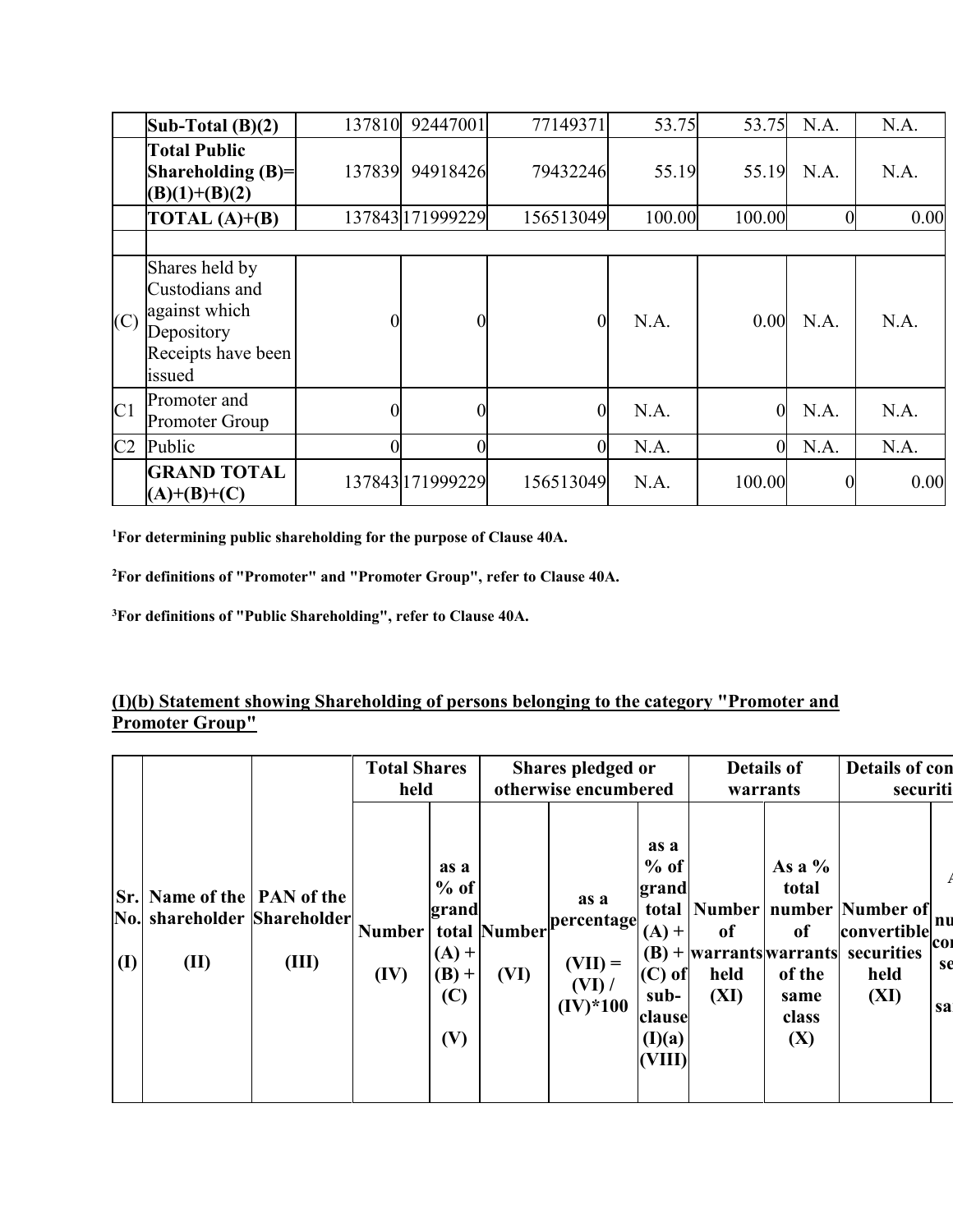| $\mathbf{1}$   | Tamil Nadu<br>Industrial<br>Development<br>Corporation<br>Ltd     | 11212500 6.52  |      | $\mathbf{0}$ | 0.00 | 0.00 | $\boldsymbol{0}$ | $\boldsymbol{0}$ | $\boldsymbol{0}$ |  |
|----------------|-------------------------------------------------------------------|----------------|------|--------------|------|------|------------------|------------------|------------------|--|
| $\overline{2}$ | Southern<br>Petrochemical<br>Industries<br>Corporation<br>Limited | 10000          | 0.01 | $\mathbf{0}$ | 0.00 | 0.00 | $\boldsymbol{0}$ | $\theta$         | $\boldsymbol{0}$ |  |
| $\overline{3}$ | <b>SIDD</b> Life<br>Sciences<br>Private<br>Limited                | 65846053 38.28 |      | $\mathbf{0}$ | 0.00 | 0.00 | $\boldsymbol{0}$ | $\theta$         | $\boldsymbol{0}$ |  |
| $\overline{4}$ | Muthiah AC                                                        | 12250          | 0.01 | $\mathbf{0}$ | 0.00 | 0.00 | $\boldsymbol{0}$ | $\mathbf{0}$     | $\boldsymbol{0}$ |  |
|                | <b>TOTAL</b>                                                      | 77080803 44.81 |      | $\mathbf{0}$ | 0.00 | 0.00 | $\boldsymbol{0}$ | 0.00             | $\boldsymbol{0}$ |  |

#### **I)(c) Statement showing Shareholding of persons belonging to the category "Public" and holding more than 1% of the total number of shares**

|            |                                                  |                                                          |         | Shares as a                                                                                                                                                                |                                         | <b>Details of warrants</b>                            | <b>Details of converti</b>                               | securities                                                           |
|------------|--------------------------------------------------|----------------------------------------------------------|---------|----------------------------------------------------------------------------------------------------------------------------------------------------------------------------|-----------------------------------------|-------------------------------------------------------|----------------------------------------------------------|----------------------------------------------------------------------|
| Sr.<br>No. | Name of the<br>shareholder                       | <b>PAN</b> of the Number of<br><b>Shareholder</b> shares |         | percentage<br>of total<br>number of<br>shares { <i>i.e.</i> ,<br>Grand<br><b>Total</b><br>$(A)+(B)+(C)$<br>indicated in<br><b>Statement</b><br>at para<br>(I)(a)<br>above} | <b>Number</b><br>of<br>warrants<br>held | As a $%$<br>total<br>warrants<br>of the<br>same class | Number of<br>number of convertible<br>securities<br>held | $%$ W.1<br>total<br>number<br>convert<br>securit<br>of th<br>same cl |
|            | Passage<br>to India<br>Master<br>Fund<br>Limited |                                                          | 2260000 | 1.31                                                                                                                                                                       | $\mathbf{0}$                            | $\boldsymbol{0}$                                      | $\overline{0}$                                           |                                                                      |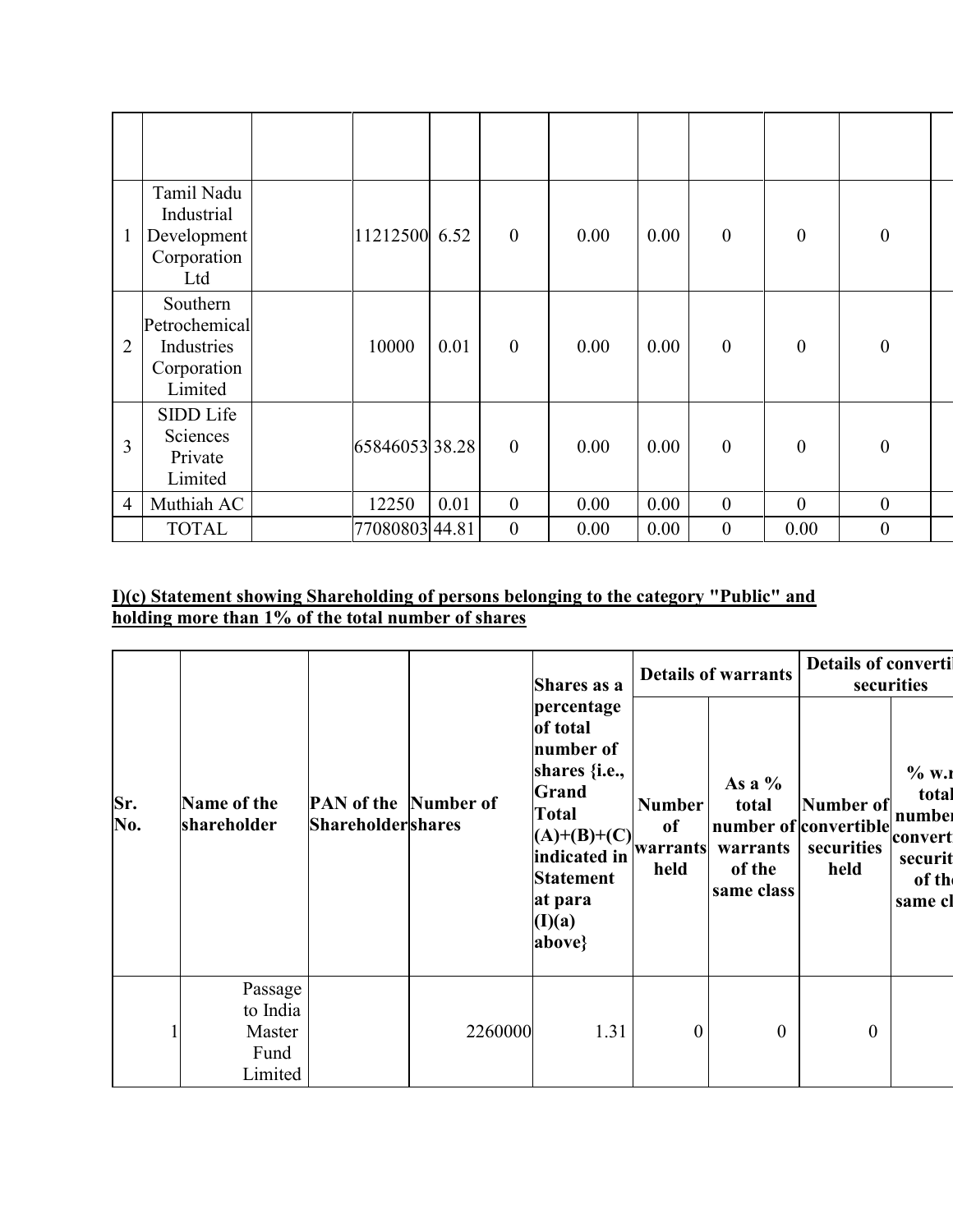# **I)(c) Statement showing Shareholding of persons belonging to the category "Public" and holding more than 5% of the total number of shares**

|                                          |                                  |                               | Shares as a                                                                                                                                                                       |                                         | <b>Details of warrants</b>                            | securities                                               | <b>Details of convertible</b>                                                                           | <b>Total</b><br>shares                                                                                                  |
|------------------------------------------|----------------------------------|-------------------------------|-----------------------------------------------------------------------------------------------------------------------------------------------------------------------------------|-----------------------------------------|-------------------------------------------------------|----------------------------------------------------------|---------------------------------------------------------------------------------------------------------|-------------------------------------------------------------------------------------------------------------------------|
| <b>Sr.</b> Name of the<br>No.shareholder | <b>PAN</b> of the<br>Shareholder | Number Grand<br>lof<br>shares | percentage<br>of total<br>number of<br>shares $\{i.e.,\}$<br><b>Total</b><br>$(A)+(B)+(C)$<br>indicated in<br><b>Statement</b><br>at para<br>$(\mathbf{I})(\mathbf{a})$<br>above} | <b>Number</b><br>of<br>warrants<br>held | As a $%$<br>total<br>warrants<br>of the<br>same class | Number of<br>number of convertible<br>securities<br>held | $%$ w.r.t<br>total<br>number of conversi<br>convertible<br>securities<br>of the<br>same class convertil | <i>(includin)</i><br>underlyi<br>shares<br>assumin<br>full<br>0f<br>warrant<br>and<br>securitie<br>as a $\%$<br>diluted |
| <b>TOTAL</b>                             |                                  |                               | 0.00                                                                                                                                                                              | $\overline{0}$                          | 0.00                                                  | $\theta$                                                 | 0.00                                                                                                    | $\overline{0}$ .                                                                                                        |

# **(I)(d) Statement showing details of locked-in shares**

| <b>Sr.</b> Name of the<br>No.shareholder | <b>PAN</b> of the<br><b>Shareholder</b> | Number of | Locked-in shares as a percentage<br>of total number of shares<br>$\left \{i.e., Grand Total (A)+(B)+(C)\right \}$<br>locked-in shares indicated in Statement at para<br>$(I)(a)$ above |
|------------------------------------------|-----------------------------------------|-----------|----------------------------------------------------------------------------------------------------------------------------------------------------------------------------------------|
| TOTAL                                    |                                         |           | 0.00                                                                                                                                                                                   |

# **(II)(a) Statement showing details of Depository Receipts (DRs)**

|  | Sr. Type of<br>No. outstanding<br>No. DR (ADRs, | Number of<br>outstanding<br><b>DRs</b> | Number of<br>shares<br>underlying | <b>Shares underlying outstanding DRs</b><br>as a<br>percentage of total number of shares<br>li.e., Grand |
|--|-------------------------------------------------|----------------------------------------|-----------------------------------|----------------------------------------------------------------------------------------------------------|
|--|-------------------------------------------------|----------------------------------------|-----------------------------------|----------------------------------------------------------------------------------------------------------|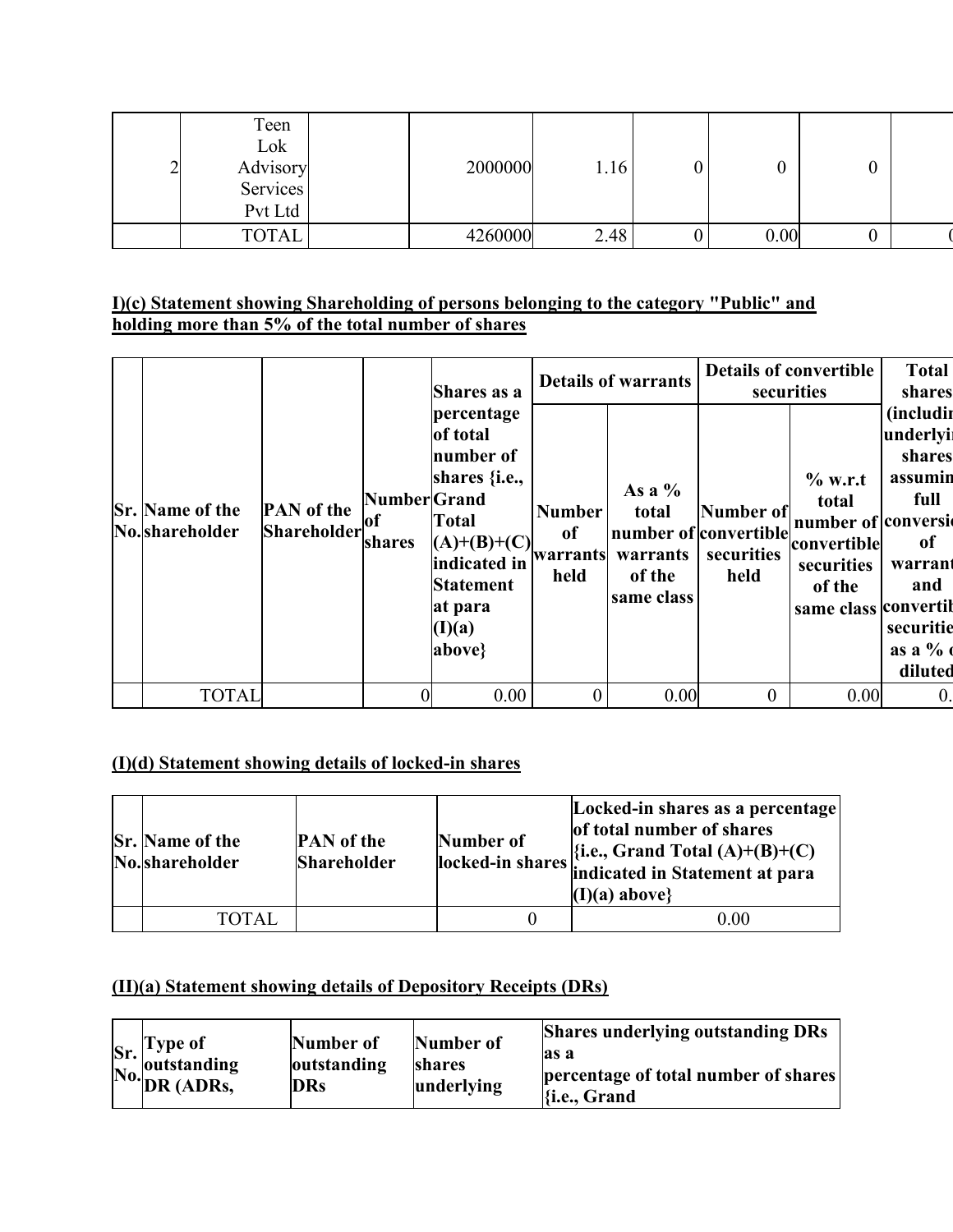| <b>IGDRs.</b><br><b>SDRs, etc.)</b> |  | outstanding<br><b>DRs</b> | $\text{Total (A)+(B)+(C)}$ indicated in<br>Statement at para<br>$(I)(a)$ above |  |
|-------------------------------------|--|---------------------------|--------------------------------------------------------------------------------|--|
| <b>TOTAL</b>                        |  |                           | $0.00\,$                                                                       |  |

#### **(II)(b) Statement showing holding of Depository Receipts (DRs), where underlying shares held by 'promoter/promoter group' are in excess of 1% of the total number of shares**

| $\left \n\begin{array}{c}\n\text{S}_r\n\end{array}\n\right $ Name of the DR $\left \n\begin{array}{c}\n\text{outstanding} \\ \text{DR}\n\end{array}\n\right $<br>No. Holder | <b>Type of</b><br>(ADRs, GDRs, outstanding)<br><b>SDRs, etc.)</b> | Number of<br>shares<br>underlying<br><b>DRs</b> | <b>Shares underlying outstanding DRs as</b><br>a percentage of total<br>number of shares {i.e., Grand Total<br>$(A)+(B)+(C)$ indicated in<br>Statement at para $(I)(a)$ above} |
|-----------------------------------------------------------------------------------------------------------------------------------------------------------------------------|-------------------------------------------------------------------|-------------------------------------------------|--------------------------------------------------------------------------------------------------------------------------------------------------------------------------------|
|                                                                                                                                                                             | TOTAL                                                             |                                                 | 0.00                                                                                                                                                                           |

### **(III) (a) Statement showing the voting pattern of shareholders, if more than one class of shares/securities is issued by the issuer.**

| Sr.<br>no.   | <b>Category of</b><br>shareholder                  | <b>Number of Voting</b><br>Rights held in each<br>class of securities |                           |                          | <b>Total Voting</b><br><b>Rights</b><br>$(III+IV+V)$ | <b>Total Voting Rights i.e.</b><br>(VI)   |                                              |
|--------------|----------------------------------------------------|-----------------------------------------------------------------------|---------------------------|--------------------------|------------------------------------------------------|-------------------------------------------|----------------------------------------------|
| $\mathbf{I}$ | (II)                                               | <b>Class</b><br>X<br>(III)                                            | <b>Class</b><br>Y<br>(IV) | <b>Class</b><br>Z<br>(V) | (VI)                                                 | As a<br>percentage<br>of $(A+B)$<br>(VII) | As a<br>percentage<br>of $(A+B+C)$<br>(VIII) |
| (A)          | <b>Promoter and Promoter</b><br>Group <sup>2</sup> |                                                                       |                           |                          |                                                      |                                           |                                              |
| (1)          | Indian                                             |                                                                       |                           |                          |                                                      |                                           |                                              |
| (a)          | Individuals/Hindu<br><b>Undivided Family</b>       | $\boldsymbol{0}$                                                      | $\boldsymbol{0}$          | 0                        | $\overline{0}$                                       | 0.00                                      | 0.00                                         |
| (b)          | Central Government/State<br>Government(s)          | $\boldsymbol{0}$                                                      | $\boldsymbol{0}$          | 0                        | 0                                                    | 0.00                                      | 0.00                                         |
| (c)          | <b>Bodies Corporate</b>                            | $\overline{0}$                                                        | $\boldsymbol{0}$          | $\overline{0}$           | $\overline{0}$                                       | 0.00                                      | 0.00                                         |
| (d)          | Financial<br><b>Institutions/Banks</b>             | $\boldsymbol{0}$                                                      | $\theta$                  | 0                        | 0                                                    | 0.00                                      | 0.00                                         |
| (e)          | Any Other (Total)                                  | $\boldsymbol{0}$                                                      | $\overline{0}$            | $\overline{0}$           | 0                                                    | 0.00                                      | 0.00                                         |
|              | Sub-Total $(A)(1)$                                 | $\overline{0}$                                                        | $\overline{0}$            | $\overline{0}$           | 0                                                    | 0.00                                      | 0.00                                         |
| (2)          | Foreign                                            |                                                                       |                           |                          |                                                      |                                           |                                              |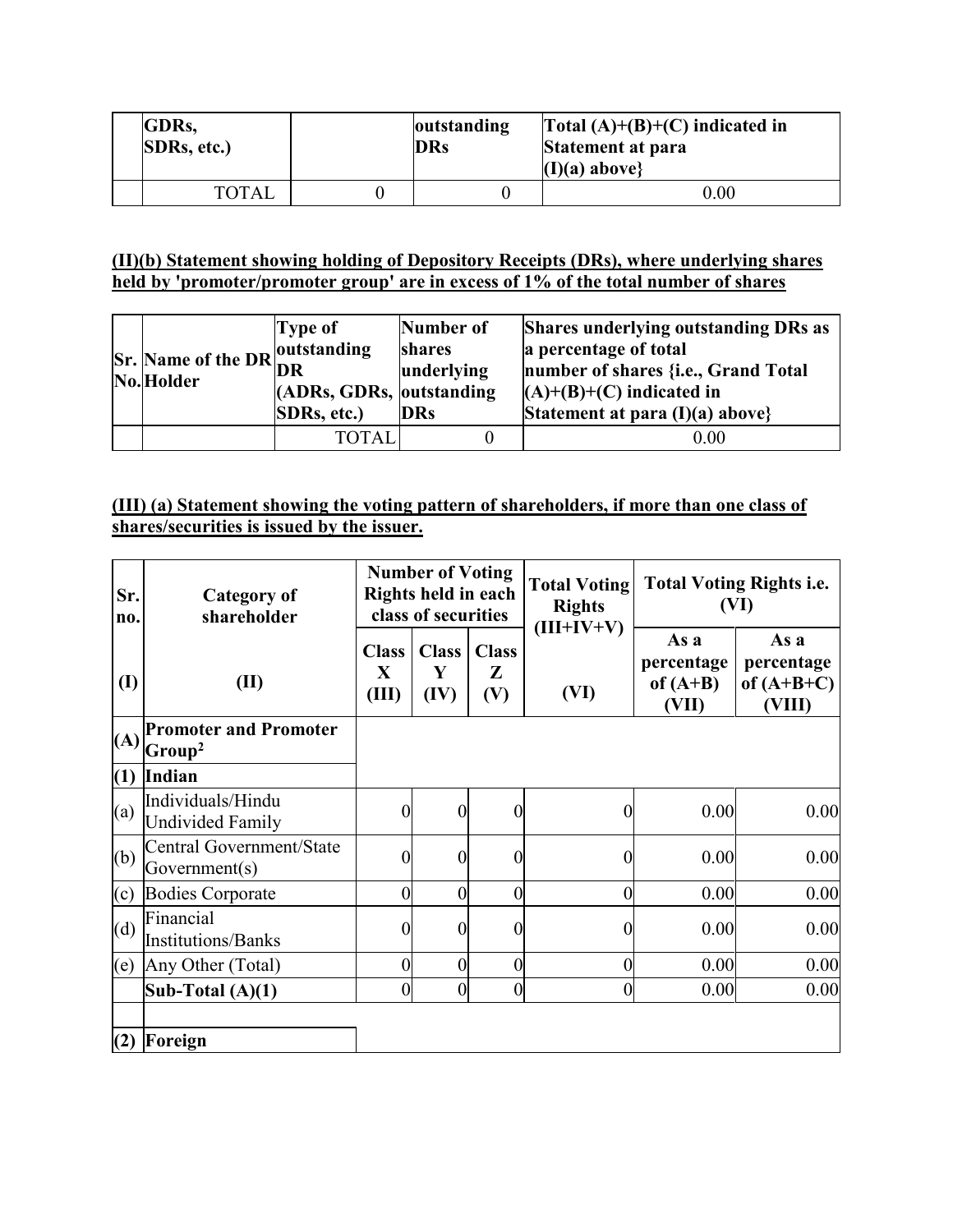|     | Individuals (Non-Resident<br>(a) Individuals/Foreign<br>Individuals)                                     | $\boldsymbol{0}$ | $\boldsymbol{0}$ | 0                | $\boldsymbol{0}$ | 0.00 | 0.00 |
|-----|----------------------------------------------------------------------------------------------------------|------------------|------------------|------------------|------------------|------|------|
|     | (b) Bodies Corporate                                                                                     | $\overline{0}$   | $\boldsymbol{0}$ | $\boldsymbol{0}$ | $\boldsymbol{0}$ | 0.00 | 0.00 |
| (c) | Institutions                                                                                             | $\overline{0}$   | $\boldsymbol{0}$ | 0                | $\boldsymbol{0}$ | 0.00 | 0.00 |
| (d) | Qualified Foreign Investor                                                                               | $\boldsymbol{0}$ | $\boldsymbol{0}$ | $\overline{0}$   | $\boldsymbol{0}$ | 0.00 | 0.00 |
| (e) | Any Other (Total)                                                                                        | $\overline{0}$   | $\boldsymbol{0}$ | 0                | $\boldsymbol{0}$ | 0.00 | 0.00 |
|     | Sub-Total $(A)(2)$                                                                                       | $\overline{0}$   | $\overline{0}$   | 0                | $\boldsymbol{0}$ | 0.00 | 0.00 |
|     | <b>Total Shareholding of</b>                                                                             |                  |                  |                  |                  |      |      |
|     | <b>Promoter and Promoter</b>                                                                             | $\boldsymbol{0}$ | $\boldsymbol{0}$ | 0                | $\left($         | 0.00 | 0.00 |
|     | Group (A)= (A)(1)+(A)(2)                                                                                 |                  |                  |                  |                  |      |      |
|     |                                                                                                          |                  |                  |                  |                  |      |      |
|     | (B) Public shareholding                                                                                  |                  |                  |                  |                  |      |      |
|     | $(1)$ Institutions                                                                                       |                  |                  |                  |                  |      |      |
| (a) | Mutual Funds/UTI                                                                                         | $\overline{0}$   | $\boldsymbol{0}$ | $\boldsymbol{0}$ | $\boldsymbol{0}$ | 0.00 | 0.00 |
| (b) | Financial<br>Institutions/Banks                                                                          | $\boldsymbol{0}$ | $\boldsymbol{0}$ | 0                | $\theta$         | 0.00 | 0.00 |
| (c) | Central Government/State<br>Government(s)                                                                | $\boldsymbol{0}$ | $\boldsymbol{0}$ | 0                | 0                | 0.00 | 0.00 |
| (d) | Venture Capital Funds                                                                                    | $\boldsymbol{0}$ | $\boldsymbol{0}$ | $\overline{0}$   | $\boldsymbol{0}$ | 0.00 | 0.00 |
|     | (e) Insurance Companies                                                                                  | $\overline{0}$   | $\boldsymbol{0}$ | $\boldsymbol{0}$ | $\boldsymbol{0}$ | 0.00 | 0.00 |
| (f) | Foreign Institutional<br>Investors                                                                       | $\overline{0}$   | $\boldsymbol{0}$ | $\boldsymbol{0}$ | $\boldsymbol{0}$ | 0.00 | 0.00 |
| (g) | Foreign Venture Capital<br>Investors                                                                     | $\overline{0}$   | $\boldsymbol{0}$ | 0                | $\boldsymbol{0}$ | 0.00 | 0.00 |
|     | (h) Qualified Foreign Investor                                                                           | $\overline{0}$   | $\boldsymbol{0}$ | $\boldsymbol{0}$ | $\boldsymbol{0}$ | 0.00 | 0.00 |
|     | (h) Any Other (Total)                                                                                    | $\boldsymbol{0}$ | $\boldsymbol{0}$ | $\boldsymbol{0}$ | $\boldsymbol{0}$ | 0.00 | 0.00 |
|     | Sub-Total $(B)(1)$                                                                                       | $\overline{0}$   | $\boldsymbol{0}$ | $\overline{0}$   | $\boldsymbol{0}$ | 0.00 | 0.00 |
| (2) | Non-institutions                                                                                         |                  |                  |                  |                  |      |      |
| (a) | <b>Bodies Corporate</b>                                                                                  | $\boldsymbol{0}$ | $\boldsymbol{0}$ | $\boldsymbol{0}$ | $\overline{0}$   | 0.00 | 0.00 |
|     | Individuals - i. Individual                                                                              |                  |                  |                  |                  |      |      |
| (b) | <b>Shareholders Holding</b><br>Nominal Share Capital Up<br>To >Rs. 1 Lakh.                               | $\overline{0}$   | $\boldsymbol{0}$ | $\boldsymbol{0}$ | $\boldsymbol{0}$ | 0.00 | 0.00 |
|     | Individuals - ii. Individual<br>Shareholders Holding<br>Nominal Share Capital In<br>Excess Of Rs. 1 Lakh | $\boldsymbol{0}$ | $\boldsymbol{0}$ | $\boldsymbol{0}$ | $\boldsymbol{0}$ | 0.00 | 0.00 |
|     | (c) Qualified Foreign Investor                                                                           | $\overline{0}$   | $\boldsymbol{0}$ | $\boldsymbol{0}$ | $\boldsymbol{0}$ | 0.00 | 0.00 |
|     | (d) Any Other (Total)                                                                                    | $\overline{0}$   | $\boldsymbol{0}$ | $\boldsymbol{0}$ | $\boldsymbol{0}$ | 0.00 | 0.00 |
|     | Sub-Total $(B)(2)$                                                                                       | $\boldsymbol{0}$ | $\boldsymbol{0}$ | $\overline{0}$   | $\boldsymbol{0}$ | 0.00 | 0.00 |